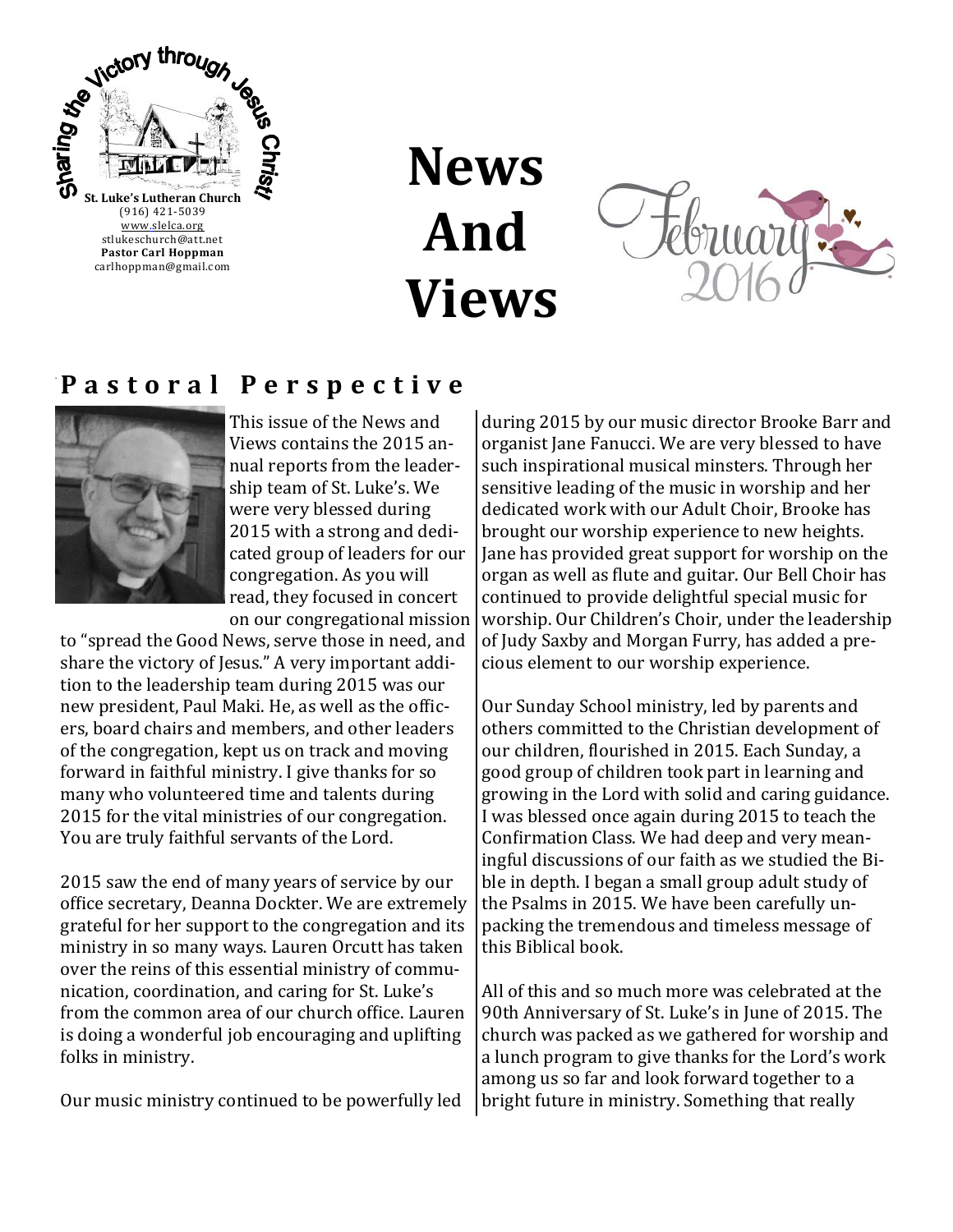made the celebration special was when our bishop pointed out how blessed we are to have babies and children taking part in congregational worship and ministry. He was quite impressed with how welcoming we are to their presence. That brought joy to my heart. He also pointed out the great blessing we are to the community in the many ways we are a positive presence and force for good.

Thank you for the privilege of serving as your pastor during 2015. Triss, Holly, and I give thanks for your tremendous love and support as we minister together. Let's commit ourselves to take part together regularly in worship and service for a bright 2016 and beyond.

> Spreading, Serving, and Sharing with You, Pastor Carl

### **Message from the President**

2015 was a year of celebration and a testimony of this congregation's faith and dedication. One of the many highlights of the year was the 90 years of Celebrating the Victory of Jesus Christ at St. Luke's. Wow! what an amazing event as we all gathered in this celebratory time. An event like this would not be possible were it not for the many dedicated people and Board members that worked and planned to make this such a special day. A special thank you to Howard Triebwasser for organizing this celebration.

In this issue of News and Views you will have an opportunity to learn in greater detail what each Board has accomplished over the past year and their vision for the year ahead. I am very thankful for each of our Boards and what they have contributed to the Church. If you have ideas or would like to be a part of the Board, please contact me or Pastor Carl.

My plan for 2016 is to continue to address longterm strategic planning for the years ahead. More specifically, how we can better outreach to the local

community to grow our current ministry. Pastor Carl and I will be meeting to begin to formulate what the next steps will be in this process. Meanwhile, I would welcome hearing your ideas on how we can keep our ministry welcoming and meaningful for our community.

Remember, you are loved.

Paul Maki



Let us welcome our new 2016 board chairs!

Carole Vance, Evangelism Jack Fenske, Financial Secretary Peggy Moser, Worship & Music Kelly Boyer, Property

The following people will continue in their current roles:

Paul Maki, President Holly Hoppman, W-ELCA Al Moser, Community Concerns Kirsten Ireton, SLY David Saxby, Finance Karen Linfor, Council Secretary Carolyn Andrews, Treasurer Larry Dockter, Vice President

Many thanks to all of you for serving our congregation in such crucial ways.

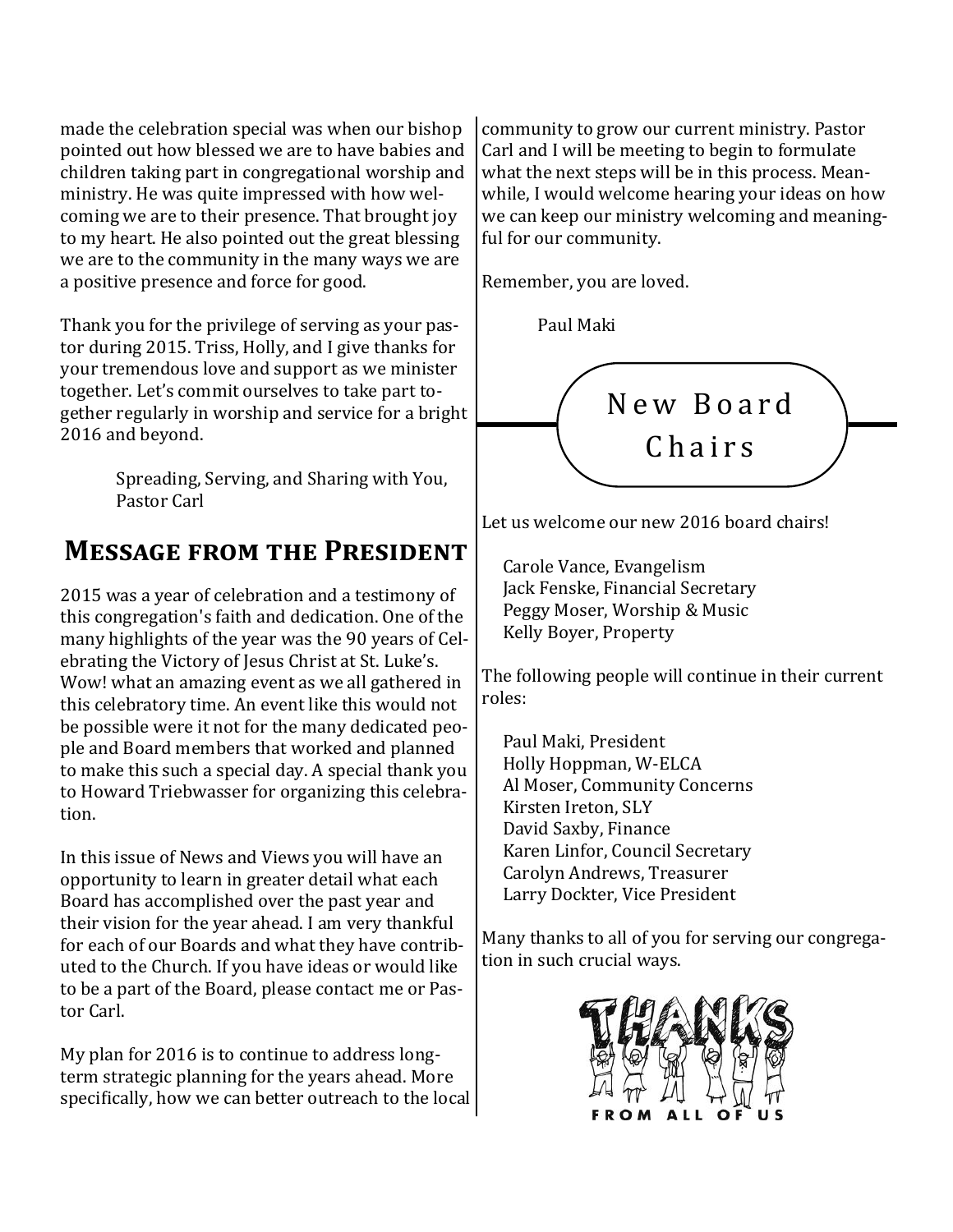

We hope you join us for the 15th Annual Crab Feed. It's a western theme this year! Yee-haw! If you need tickets, please contact Ron Webb.

Last year, the crab feed raised just over \$8400 to support ministries here at St. Luke's. \$500 of that profit was used for the 90th anniversary celebration in June. Evangelism was able to use a portion of the money to purchase name tags and a magnetic board for the narthex. We set aside some money for future hand bell refurbishment, and the Property Board was able to use the remainder of the monies raised to complete some much-needed facility

projects. Thank you to everyone who supported the 2015 Crab Feed.

If you are interested in being involved in any way in this year's event, please contact Holly Hoppman, Committee Chair.

http://slelca.org/events/event/st-lukes-crab-feed/

# **Lent Begins: Ash Wednesday and Wednesday Soup Suppers**

Lent begins on Wednesday, February 10, with a soup supper hosted by W-ELCA at 6:00 p.m. in the multi-purpose room. All are invited to attend and enjoy delicious soup and warm fellowship. Ash Wednesday Holy Communion follows at 7:00 p.m. in the Sanctuary. In this special service, we experience our mortality with the Imposition of Ashes and the hope of new life in the Renewal of Baptismal Promises.

Weekly Lenten services will be held in the multipurpose room beginning February 17. They begin at 6:00 p.m. with a soup supper. A brief service with dramas begins at 6:30 p.m. Clean up and choir practice follow at 7:00 p.m.

The Ash Wednesday soup supper will be hosted by W-ELCA. Different congregational groups will host the following soup suppers (by setting up; providing soups, breads, and desserts; and cleaning up): Council, W&M and Choir, Evangelism and Community Concerns, Property, and Youth and the congregation. We will have sign up sheets available at the Council Meeting on January 19th.

Family devotional material will be available beginning January 31. One per family, please. Lenten coin folders will also be

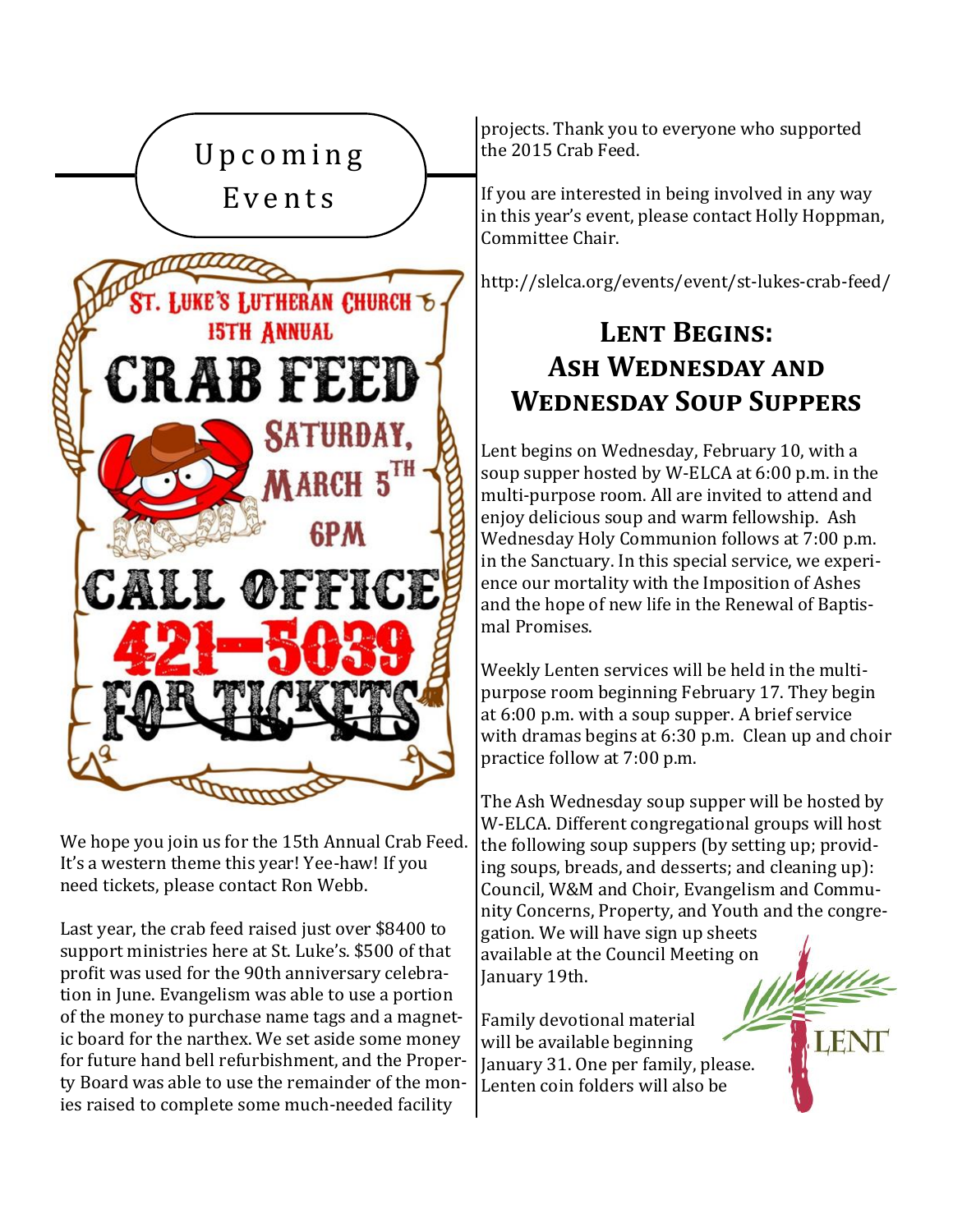available January 31. All individuals who would like to participate are encouraged to take a folder. These folders are used to collect quarters as a daily reminder of Christ's sacrifice for us. The collection starts on Ash Wednesday and continues throughout Lent on weekdays and Saturdays (Sundays are excluded). The contributions are used for the Pastoral Assistance Fund to help community members in need. The folders can be turned in on Easter or the following week.

### **Easter Lilies**



We will begin taking orders for Easter Lilies on February 28. Easter Lilies can be given in memory or honor of loved ones or to the glory of God. The requested donation is \$10.00.

## **Diners' Groups**

#### **For February, March, and April**

If you haven't signed up for this fun small group experience of meals together once a month for 3 months, please contact Carole Vance or Pastor Carl and we will be happy to get you in a group.

### **Winter Sanctuary**

On February 28, we are hosting Winter Sanctuary, a rotating winter shelter for adults experiencing homelessness in the Sacramento region. W-ELCA will provide a nice hot dinner. W-ELCA is also preparing toiletry kits, and SLY is making sack lunches. The Sacramento Youth Band will play some live jazz.

We're looking for volunteers to support Winter Sanctuary by coming to socialize with the participants, a very important part of this ministry.

### **W-ELCA**

If you are interested in getting involved in W-ELCA in 2016, our next gathering will celebrate Valentine's Day on Saturday, February 13th, with lunch, games, and prizes! Bring a quiche or salad to share. This meeting, our missions collection will support a service project we'll be doing, following the celebration, to support Winter Sanctuary. So please bring any of the following items, and we'll see you in February!

Items to collect for Winter Sanctuary:

- band aids
- cotton balls
- Q-tips
- tooth brushes
- floss picks
- trial size containers of:
- body wash
- mouth wash
- shampoo
- lotion
- soap
- toothpaste
- hand wipes
- bottles of water
- hard wrapped candies
- packets of nuts
- instant coffee
- cheese and crackers
- peanut butter and crackers
- raisins
- any single-packet snacks

Thank you to everyone who supported W-ELCA in 2015, and we look forward to seeing you in 2016! For more information about our upcoming activities, please see our website: http://slelca.org/ living-mission/st-lukes-council/w-elca/

> Respectfully submitted, Holly Hoppman W-ELCA President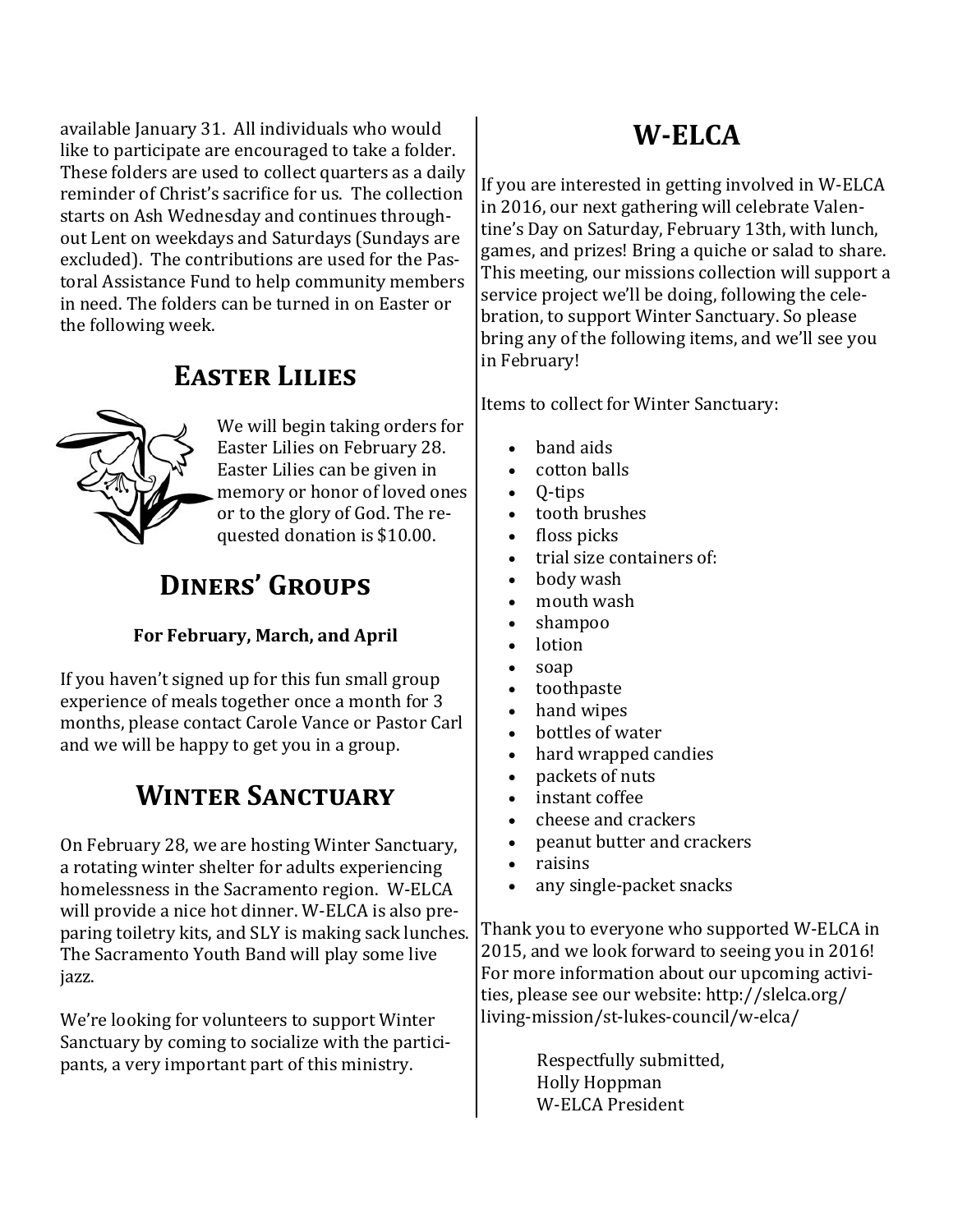# **St. Luke's Youth**

The first SLY meeting of 2016 was held on Sunday, January 10th, and we got the new year off to a great start. We have lots of activities planned for the year already. Here are a few for your calendars in case you missed the meeting.

- January 24th  $@12:45$  p.m.—next meeting card making party—bring your own lunch.
- February 28th @ 12:45 p.m.—Winter Sanctuary sack lunch making—email signup will be sent out later for all the items needed.
- March 5th @ 5 p.m.—Crab Feed—youth will be selling desserts & sodas at the Crab Feed.
- March 13th  $@$  12:45 p.m.—laser tag—join SLY as we go to Carmichael Laser Tag. Permission slips will be sent home at a later date. Parents and siblings are encouraged to join us for this fun outing. Other church members can come too!
- March 26th @ 10 a.m.—fill Easter Eggs.
- March 27th @ 9 a.m.—hide Easter Eggs.

The youth will once again be collecting candy and plastic Easter eggs for our annual Easter Egg Hunt. We will start collecting the items at the beginning of March.

SLY would like to thank all who purchased a 2016 wall or pocket calendar. Your purchase helps fund our outings and service projects. If you are interested in being a part of the SLY planning committee, please contact Kirsten at 296-5907. We are always looking for enthusiastic people to engage our youth.

> $Deaths in our$ **Congregation**

#### **Betty Ley**

Betty Ley died on November 21, 2015, and was taken by her Good Shepherd, Jesus, to the heavenly kingdom. Please pray for her children, Ron and Joyce, and their families a they mourn. A memorial service was held at St. Luke's on December 5.

#### **Robert Kent Bach**

Thoughts and prayers go out to Shirley Gay Bach and family at the death of her husband, Robert, on November 27, 2015. A memorial service was held at George L. Klumpp's Chapel of Flowers on January 9.

#### **Susan Landaker**

We mourn the death of Susan Landaker, who was take up into the heavenly kingdom December 8, 2015. A memorial service was held at St. Luke's on December 17. Please pray for her husband, Cliff, and the rest of her family during this time.

#### **Violet Gibson**

Our heartfelt sympathies are with Pat Webb upon the death of her beloved mother, Violet Gibson, on December 11, 2015. Violet Gibson, or "Vi" to friends and family, was a loving, dedicated wife, mother, grandmother, and great grandmother. A Celebration of Life service was held at St. Luke's on January 7, 2016. Please give thanks for Vi's long and loving life among us and for the new life she has with those who have gone before her. She will be deeply missed by all who knew and loved her. Please pray

that Pat and Ron Webb and the whole family are upheld by the Lord's tender

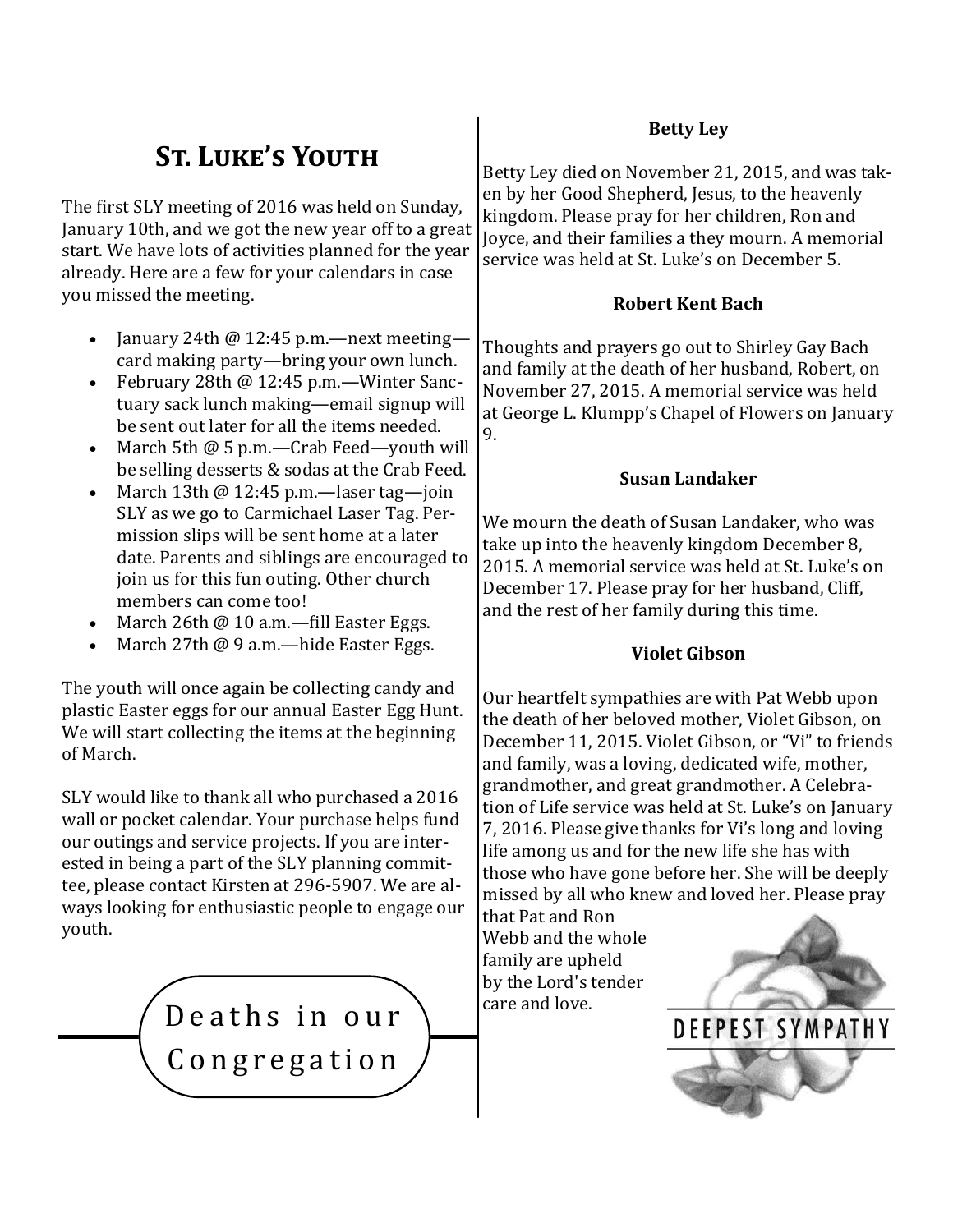# T h a n k Yo u

The family of Violet Gibson would like to thank Pastor Carl for his love and support for Mom during her last days and for the beautiful Celebration of Life service. We are also very thankful for all the prayers, cards, emails, and support from our wonderful church family. Special thanks to the Comfort Committee and all those who helped provide the delicious lunch following the service.

Ron and Pat Webb

Many thanks to all of you, and especially Pastor Carl, for the beautiful cards, phone calls, prayers, love, support, and concern you have shared with me as I go through the series of treatments for lymphoma. I can't imagine how hard it would be if I did not have my incredible church family and faith to get me through this. It has been an amazing journey, so far, and believe me all of you have been a great part in making it that way. Jerry and our whole family appreciate it, as well. May God bless all of you.

Carol Carney

At the Epiphany Service & Breakfast, we had a wonderful time learning more about who the Wise Men were and where they probably came from, as well as the part they played in God's revealing of his son. We also learned about the gifts the Wise Men brought and how they were used. It was very interesting, and we wish to thank Pastor Carl for the wonderful message. We had a nice turnout of 19 people and enjoyed delicious casseroles prepared by the board, an assortment of muffins, breads, and pastries, and the special baked apples prepared by Betty England. Thank you to everyone who brought the beautiful nativities to share. A special thank you to Ron and Pat Webb and everyone else for helping with the setup, preparing the casseroles, and cleaning up.

Updates

Esther Battyany's birthday is January 3.

Craig Eckell's birthday is also January 3.

Genie Sommer has a new address: 3585 Round Barn Blvd #217 Santa Rosa, CA 95403

2015 Reports

## **Property Board**

The St. Luke's Bylaws states that the Property Board (P.B.) is responsible for the "general custodial management of this congregation's property and facilities." These responsibilities include the care, maintenance, and improvement of St. Luke's equipment, furnishings, buildings, and grounds.

The funds to accomplish the P.B. activities are received from the General Budget (primarily expended for routine maintenance effort) and the P.B. Special Funds, which are reserved for major maintenance and improvement projects. The Special Funds, which are critical for maintaining and improving the facilities, are received wholly from the annual Crab Feed and Fireworks Booth fundraiser events. Your support is greatly appreciated. Thank you.

In addition to the routine maintenance activities, the P.B. completed the following noteworthy efforts in 2015.

**General**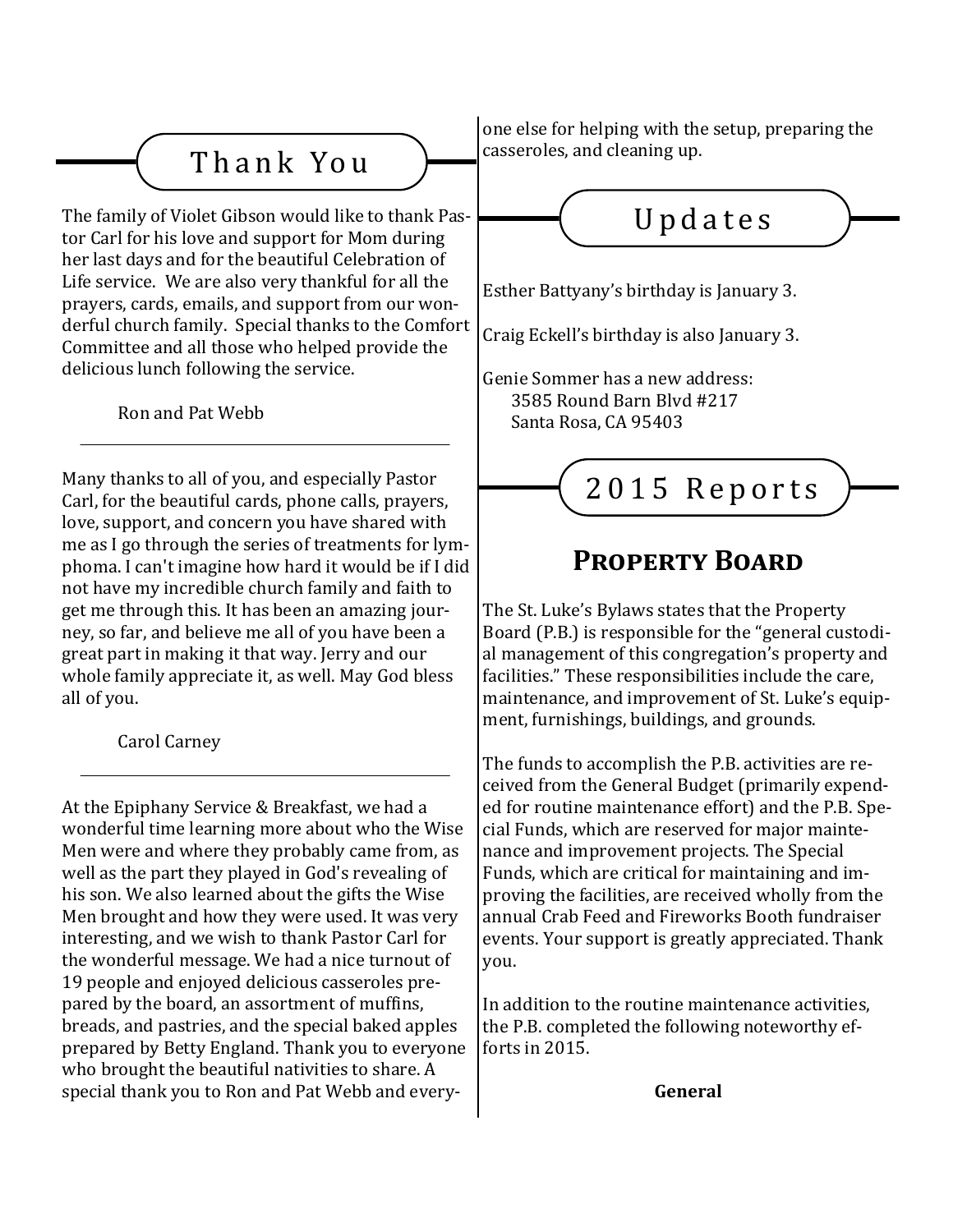- Set the sprinkler controllers for drought conditions, in accordance with the City's requirements (limited hours, two days a week).
- Conducted an All Members Work Day on two Saturday mornings (one in the spring and one in the fall), during which minor maintenance tasks were accomplished.
- Deposited money into the Parking Lot Reserve account for resealing the parking lot on a scheduled basis; \$2,000. This work is required every five to seven years.

#### **Maintenance**

- Hired a technician to repair the kitchen icemaker; \$432. Subsequently, it was determined that a new part was required; \$213.
- Hired a plumber to repair the Sanctuary toilet and snake a portion of the long waste line; \$664. Later, the plumber snaked the entire length; \$325.
- Directed St. Luke's janitorial contractor to deep clean the Schultz Hall carpet; \$462.
- Directed St. Luke's landscape contractor to mow the tall grass and weeds in the nonirrigated areas, as required by the City; cost \$600 (mowed three times).
- Directed the St. Luke's janitorial contractor to strip and wax all vinyl tile floors.  $\Rightarrow$ Education Wing floors; \$675.  $\Rightarrow$ All other vinyl tile floors; \$770.
- Hired a tree service firm to trim the trees along Tangerine Avenue and Center Parkway; \$1,500.
- Developed and executed a revised Contract for Janitorial Services, based on feedback received, meetings with the contractor, and experience gained. The revised contact became effective November 1. The janitorial contract issues and revised contract required considerable effort from the P.B. in 2015.
- Hired a painter to paint the Education hallway and Sunday School room; \$1,000.

#### **Maintenance/Improvements**

- Hired a firm to replace (a) the parking lot pole, which was hit and toppled by an unknown vehicle in late 2014, and (b) the lighting fixtures for both poles with efficient LED lighting; total cost \$7,470. St. Luke's share was \$2,298, including the \$1,000 deductible.
- Installed a drip irrigation system for the small planting area at the northeast corner of the Sanctuary; \$150.
- Replaced five exterior doorway lighting fixtures with vandal-resistant, LED fixtures; \$670.
- Hired a concrete contractor to remove and replace the walkways at the southeast corner of the Sanctuary; \$1,976. The walkways were a tripping hazard and removal was necessary to install a new drainage inlet (see next item).
- Installed a drainage inlet for the downspout at the southeast corner of the Sanctuary to resolve a long-standing drainage issue; \$213.
- Completed the following Sunday School room improvements:
	- $\Rightarrow$  Procured/installed a 4'x8' corkboard; \$250.
	- $\Rightarrow$  Replaced the vanity and faucet; \$192.
- Hired a landscape contractor to re-landscape the planting area along the east side of the Sanctuary; \$3,000. This work included installing a drip irrigation system and a French drain, the latter to improve drainage for this area.

#### **Comments**

Fortunately, unlike last year when there was a rash of burglaries and vandalism, no burglaries occurred in 2015 and there was only one significant vandalism event. The trash bin was set on fire, which burned the trim boards on the enclosure. The repairs remain to be completed.

The Board devoted considerable effort this year to security and homelessness issues. Although the City took some action in November to remove a homeless camp, the issues continue to persist. The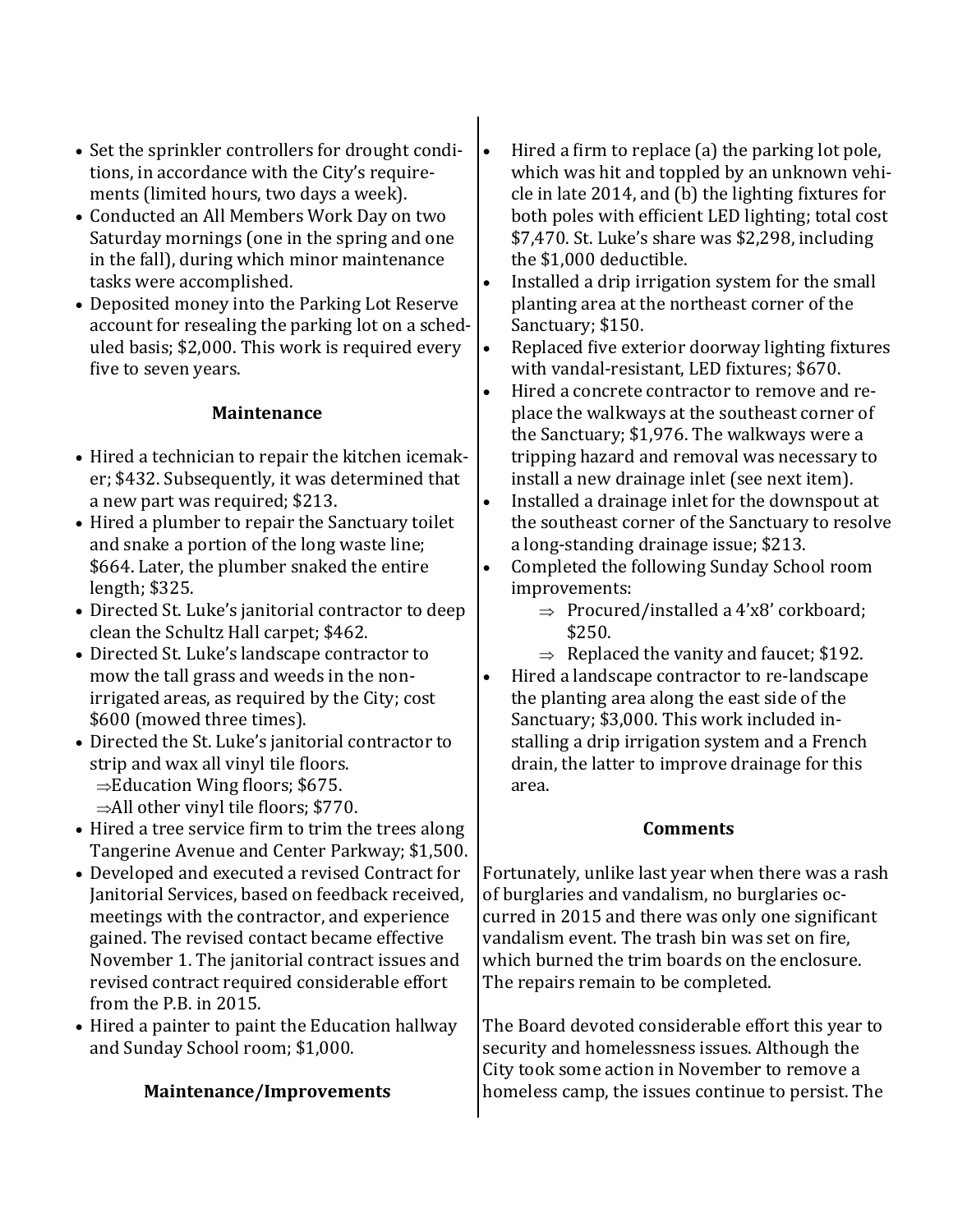concerns include the creation of unsanitary and trashy areas.

In 2015, the P.B. was busy, but blessed; much was accomplished. The Board greatly appreciates the support received throughout the year. Thank you.

In 2015, the P.B. members were Jerry Carney, Jack Fenske, Ed Ireton, Bruce Kiser, Clarence Korhonen, and at the end of the year, Kelly Boyer. On St. Luke's behalf, I thank the board members for their dedication and hours of devoted work. At the end of this year, I will conclude the second two-year term as board chairperson (the limit). Thus, Kelly Boyer will be assuming the chairperson duties in 2016. I will continue on the board as a member.

> Clarence Korhonen Property Board Chairperson

# **St. Luke's Youth (SLY)**

The SLY Group continues to flourish; we are a small but mighty group. Two of our SLY members (Katy & Daniel) graduated in May and have gone off to college. We couldn't be more excited for them and what the future has in store for them!

SLY started out 2015 with a movie night and sleepover. It was so much fun and we decided to do it again in October. The girls really enjoy spending time together and Pastor and Kirsten don't seem to mind sleeping on the ground too much. Some of our other fun outings included going to see the new Cinderella movie in March and glow-in-the-dark mini golf in July.

But SLY isn't all fun and games; the group enjoys giving back. In March we assisted with the Winter Sanctuary, once again providing 100 sack lunches for the homeless. Some of the group members gave of their time at the church crab feed, selling sodas and desserts. SLY also was once again in charge of the Easter Egg hunt and it was another success!

At our church anniversary lunch, the youth could be found assisting older congregants and small children with plates of food, helping with cleanup, and serving dessert.

In the fall, the youth held a couple of fundraisers: selling calendars and yummy pumpkin bread. These fundraisers help offset the costs of their activities and supplies. Thank you for supporting SLY in all of our endeavors.

In 2016, we look forward to Confirmation Camp, more service projects, and continuing to serve the members of the church and our community while still enjoying each other's company.

> In Christ, Kirsten Ireton SLY Board Chair

### **Evangelism Board**

The year started off with the board hosting the annual Epiphany breakfast and worship service on January 6. It was a great time of sharing and learning more about the wise men and the important part they played in God's revealing of Jesus to the world. One of the highlights is to see all the beautiful nativities that everyone brings.

During January and February, the board took the lead in organizing photo appointments for our new 90th Anniversary Pictorial Directory and arranged for host and hostesses to assist the photographers on photo days. I think everyone will agree that our new photo directory is a wonderful resource as it will help all of us to get to know each other better.

On Ash Wednesday, February 18, W-ELCA hosted our first Lenten soup supper, and we all shared in the Holy Communion worship service. Five more soup suppers (hosted by our boards, church council, and the congregation) and worship services followed. We enjoyed many delicious soups, breads, and desserts each Wednesday. Each week the dra-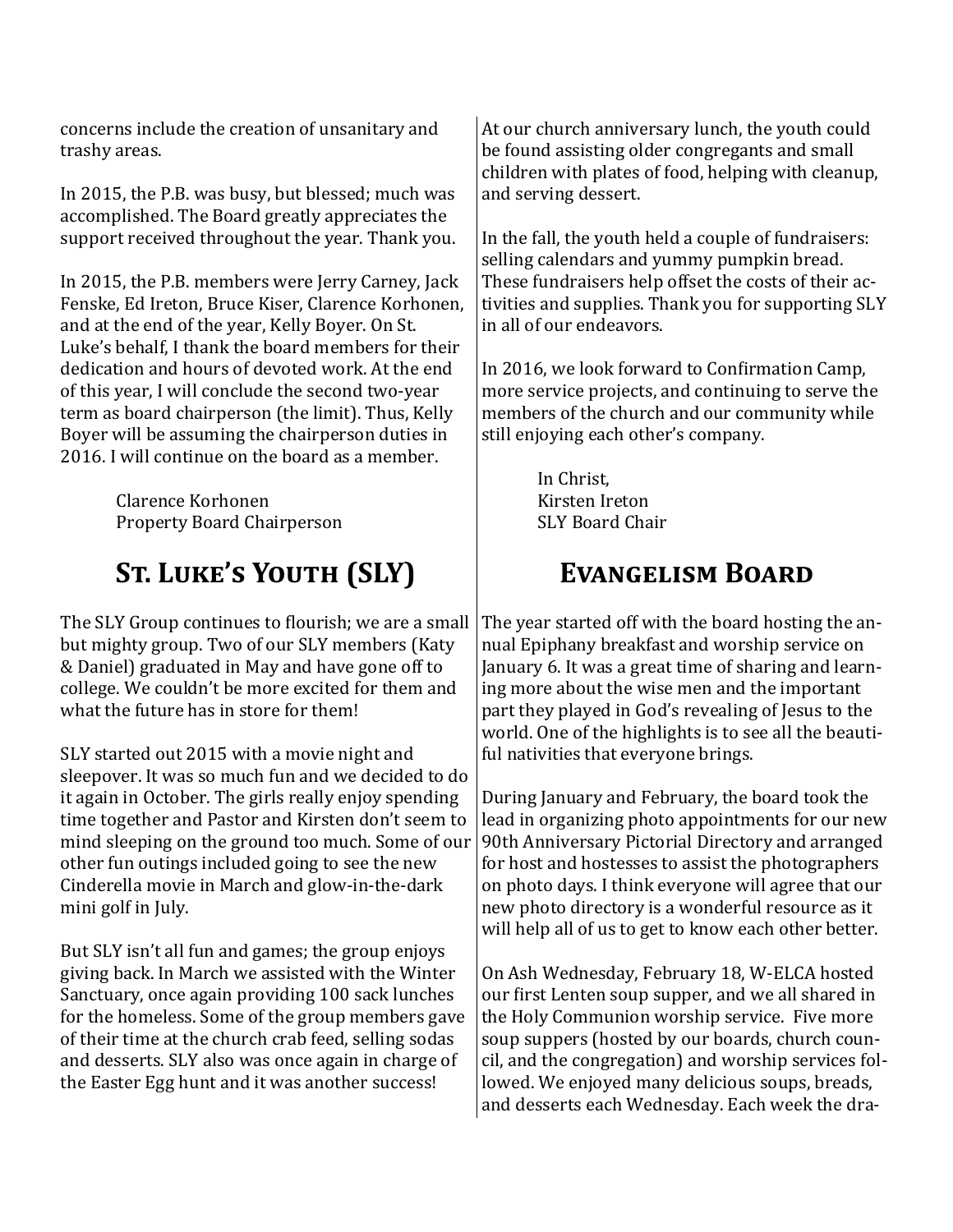mas presented gave us the opportunity to see how different people felt about Jesus during the time of his crucifixion.

We were blessed again with a delicious Easter Breakfast co-chaired by Carol Carney and Ron Webb. Special thanks to Carol, Ron, and all those who helped with set-up, cooking, serving, and clean -up so that everyone could share in this special Easter celebration. Ron and Carol announced their retirement--they have co-chaired the breakfast for five years! Thanks to Dave Davis who has agreed to chair next year's breakfast.

Another fun event was our fundraiser/dinner at Palermo's Ristorante in June. Not only did we have a wonderful time of fellowship and enjoy good food, but also we raised \$177 for future projects.

Also in June, we hosted our annual Father's Day Pie and Ice Cream Social, and in July we provided our very popular annual root beer and orange soda floats.

To celebrate the beginning of our Sunday school and adult Bible study classes in September, the board hosted the annual Congregational BBQ Picnic. Thanks to Ed and Kirsten Ireton for doing a great job cooking all the hot dogs and hamburgers and to everyone who brought salads to share. Thanks also to everyone who helped with set up and clean up, making this event possible for all to enjoy.

In October, we celebrated Reformation Sunday with our Annual Reformation Potluck. As always, there were many delicious dishes from which to choose. This year everyone had a chance to color their own Luther's Rose as Pastor Carl shared its meaning and what each color represents.

In conjunction with the annual December congregational meeting, we hosted the last potluck of the year. Thank you to W-ELCA for the great Christmas table decorations and to everyone who brought

food or helped set up, serve, and clean up.

Many again participated in the small Diners' Groups enjoying meals and activities throughout the year.

We looked for ways to make the narthex a more welcoming place, return the flower chart to its former location in the narthex, move the Opportunity Table from the Sanctuary to the Narthex, and create additional space for our current and future magnetic name tags. We worked with the Property Board to develop a plan to remodel the narthex. This work will begin in February!

This year we also considered ways to share God's word and the relationship we have with Jesus with others. This is a very exciting time as there are many new home developments in Elk Grove as well as the proposed Delta Shores housing community off of I-5.

We continue to join Pastor Carl in his Tuesday visitations of those who are ill, in need of a visit, or find it difficult to attend regular worship services. These visits mean so much to those we share with as well as to those who go out with him.

We also continue to coordinate after-service refreshment servers and those who hand out our visitors' welcome gifts. Thank you to everyone who has helped serve or provided refreshments. Without you, we would not be able to enjoy this special time of sharing with each other.

Thank you also to Pat Hamilton, who coordinates our Sunday greeters. It is so important for everyone to receive that special welcome as they come to worship.

It has been a very rewarding year and much has been accomplished, but none of this would be possible without such hard-working board members. It has been wonderful to work with Carolyn Andrews, Pauline and Walt Arndt, Kelly Boyer, Joyce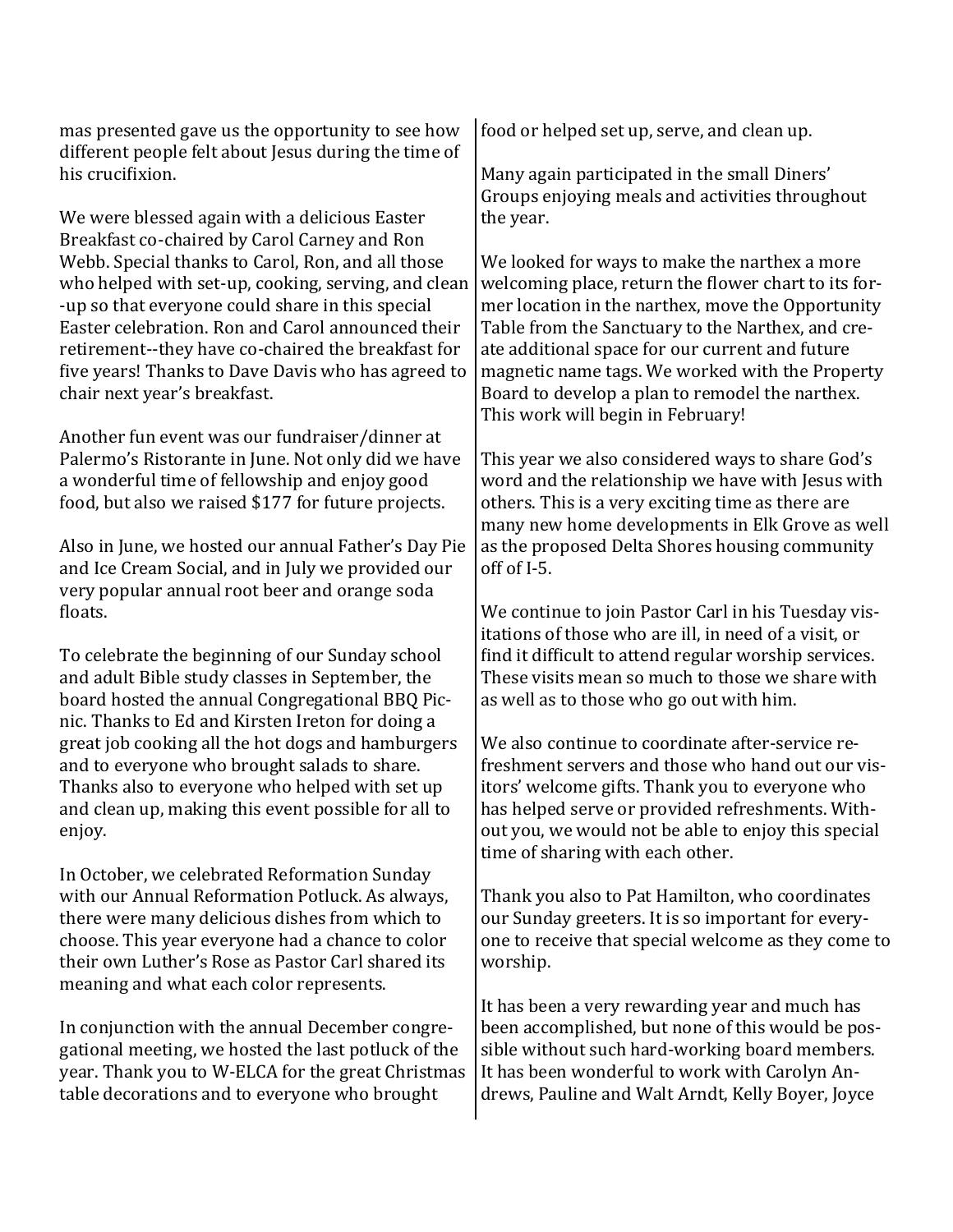Jensen, Carole Vance, and Robin Zoesch. I especially want to thank Pastor Carl for his love, support, and guidance this year.

It has been a blessing to serve as Chair of the Evangelism Board for the last four years, and I know that your new Chair, Carole Vance, and the board will continue to provide leadership and direction for our congregation.

In loving service,

Pat Webb Evangelism Board Chair

### **Board of Worship & Music**

The 2015 Worship and Music Board was chaired by Janette Payne. Mary Harris, Karen Linfor, Peggy Moser, and Triss Hoppman continued as members, with Pastor Carl and Brooke Barr as ex-officio members.

In January it was decided that the Schubert (classical) liturgy would once again be used for the Epiphany and Lenten seasons, with a return to the contemporary liturgy at Easter. The hand bells were sent to the manufacturer for overdue recommended maintenance. The maintenance costs approximately \$1,600 and is recommended to be performed every 5 years. The cost was paid from donations, Luau funds, and Crab Feed funds. A special fund was established to set aside money every year for the maintenance in the future. The bells were returned in February in much improved condition.

A thank you brunch and training was held for the Altar Guild on February 28. An illustrated training manual, detailing the duties required after the 10:30 service, was prepared beforehand and presented at the training. Future training on baptisms is planned .

Lenten services began February 18 with Ash Wednesday Holy Communion. Weekly services were held in Schultz Hall after the Lenten soup suppers. Dramas were presented featuring Pastor Carl and others. The services and suppers were well attended. Lenten Devotionals and Coin Folders were made available. The proceeds from the coin folders went to the Pastoral Assistance fund, used to assist community members in need; over \$450 was collected.

Holy week featured the usual activities, with a cleaning day the Saturday before Palm Sunday, decorating with palms and Easter lilies, and the beautiful living cross. As always, thank you to Bruce Kiser for providing the palms. Thank you also to Holly Hoppman and Rachel Kiser for getting up at 5:00 a.m. on Easter morning to decorate the cross and to everyone who purchased Easter lilies for our Easter celebration. The choir performed a mini-cantata, "Sing Alleluia," for Easter. The Bell Choir also performed.

After Easter, the Board noted that sign-ups for flowers have declined since the flower chart was moved. The possibility of returning the flower chart to its original location was discussed with the Church Council, as the name-tag boards currently occupy that space. As a result, the Council decided to look into renovation of the narthex area. As of the end of 2015, plans for the renovation are underway and a new flower chart is being designed.

The choir performed a new piece, Green Grass and White Stones, for Memorial Day. The choir performed two favorite pieces, "A Mighty Fortress" and "Majesty/How Great Thou Art" for the 90th anniversary celebration. The children's choir and bell choir also performed special pieces for that day.

After the 90th Anniversary, the choir took a summer break. Throughout the summer, special music was provided by soloists, duets, small groups, the bell choir, and the children's choir.

The Luau was held on September 19. There were performances from the bell choir, adult choir, and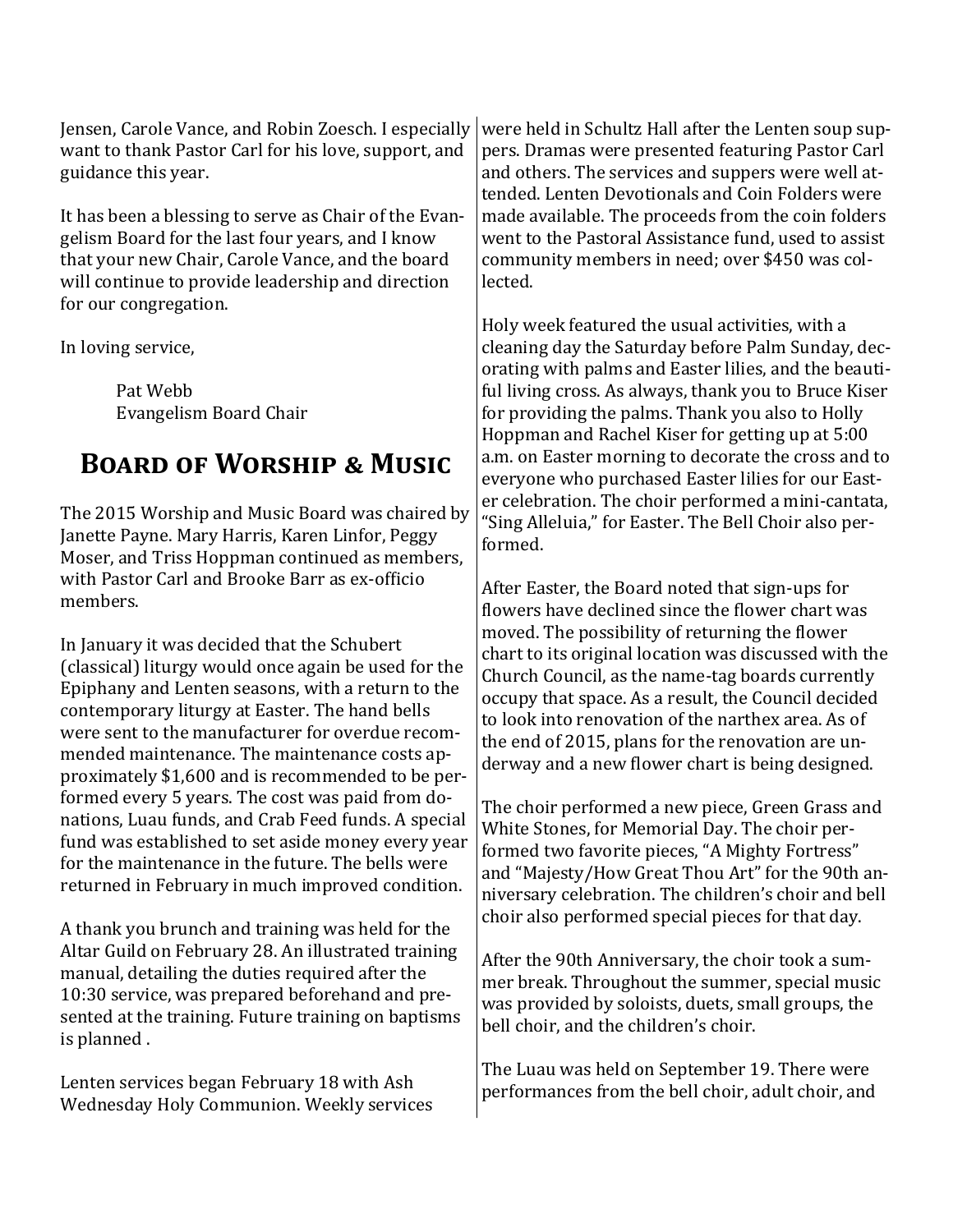children's choir. There were several games with prizes before dinner as well as a couple of contests during dinner. The Ugly Hawaiian Shirt Contest was won by Mary Harris. The menu was the same as in prior years, with Kalua pork and Hawaiian barbecued chicken. A dessert auction was held. Over 70 people attended and a great time was had by all.

Choir resumed in September with practice of Sunday anthems. "American the Beautiful" was performed on Veterans Day. The women of the ELCA lead worship for the annual Thank Offering service, the Sunday before Thanksgiving, which focused on service.

Our Music Director, Brooke Barr, went on maternity leave at the end of September after a "wipes and dipes" shower on September 20. Jane Fanucci, our organist, filled in for Brooke during the months of October and November. She led the choir, provided all the service music for those months, and rehearsed the choir for the Christmas Cantata. Thank you to Jane for her faithful and good-natured leadership last fall, and congratulations to Brooke and Dave on their new arrival.

Sign-ups for readers and prayer leaders went out in the fall. Barbara Manlapig agreed to continue serving as the coordinator, setting the schedule for these worship assistants, and sending reminders each week. Larry Dockter continued as coordinator for the ushers. Jeff Kiser faithfully filled the candles with oil each week.

The Board participated in the ministry fair hosted by the Stewardship committee in November. The scheduling of Altar Care, Welcome Leaders and Communion Servers will change from monthly sign -ups to rotating schedules prepared by coordinators for each role. Pastor Carl will be the coordinator for Communion Servers, Peggy Moser will coordinate the Welcome Leaders and Triss Hoppman will coordinate the Altar Guild.

The opportunity for the congregation to purchase poinsettias for Christmas in memory or honor of someone continued. Dave Saxby once again purchased a beautiful – and huge – tree. We hosted a decorating party. The angel's wing on the large nativity was accidentally broken, so that display was not used. Arrangements are being made for repair so that it can be used again in 2016.

The choir presented its annual Christmas Cantata on December 20. The Children's Choir participated in the Cantata, and the bell Choir performed a Christmas piece.

Jane has advised the Board that the organ is need of repair. A provision for the repair has been made in the 2016 budget, and the repair will be scheduled soon.

> Respectfully submitted, Triss Hoppman for the Board of Worship and Music

### **Women of the ELCA (W-ELCA)**

W-ELCA was busy but blessed in many ways in 2015. Throughout the year we had four general meetings (in January, April, September, and November). We celebrated Valentine's Day, Mother's Day, and Christmas with our traditional annual gatherings. We distributed over \$4300 for our 2014 benevolence to a variety of local, national, and international organizations.

Our biggest events each year are Mega Bunco and our Fall Festival. We had just over 100 people come together for a pasta dinner and a fun evening of Mega Bunco in June. In October we held our annual Fall Festival and Family Fun Day. We hosted many local vendors and community members for a day of yard sales, food, and sharing. Our very own Kirsten Ireton made her television debut when Good Day Sacramento's Cambi Brown came out for the event.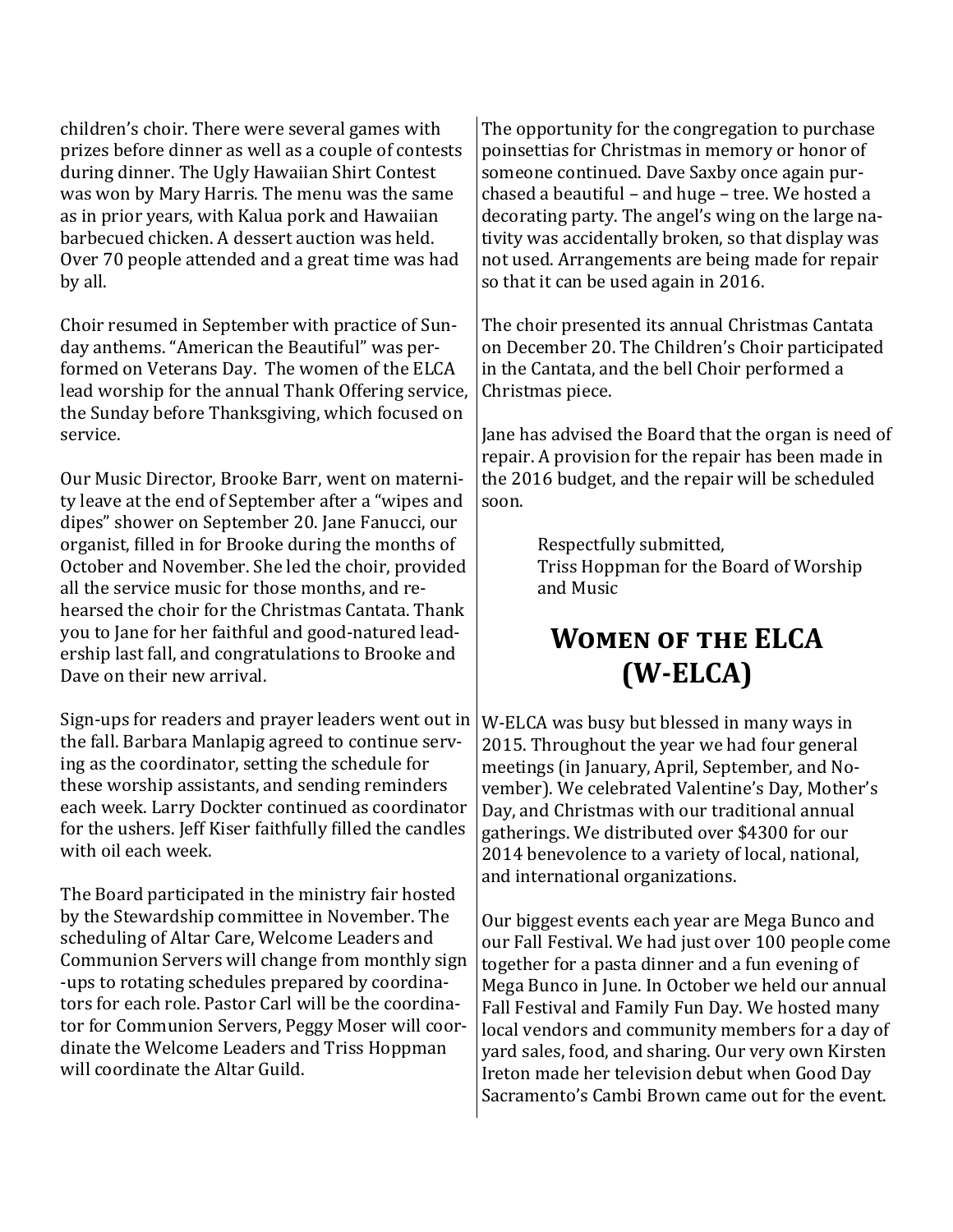

At the end of the day, the Salvation Army brought a truck and we were able to donate all of the leftover white elephant items.

One of my favorite things about our women's group is our mission support. We take different collections each month for local organizations that could use a va-

riety of in-kind donations, from diapers, wipes, and baby food for Chicks in Crisis, to towels, pet food, and supplies for the Sacramento SPCA. This year we had the opportunity to participate in a couple of service projects. In March we assembled tote bags of snacks and toiletries for the group that was staying at the church for the Winter Sanctuary overnight. In September we participated in the congregational service day for God's Work, Our Hands Sunday, collecting school supplies and filling backpacks for 107 students from either Charles Mack Elementary or Parkway Elementary schools. Finally, for our Christmas collection in 2015, we adopted 3 families from Charles Mack Elementary school, just across the street on the opposite side of Neilson Park. We collected 113 gifts and \$530 in gift cards that we split between the families. Many thanks go out to the 26 volunteers we had wrapping gifts the week before Christmas. The families were very grateful for the support we were able to provide.

One of the families thanked us for the groceries she was able to buy and sent us a picture of our gifts under their tree.

I want to thank everyone who made 2015 so successful for the Women of the ELCA. It is because of the generous support of so many this past year that we are able to donate over \$4500 in benevolence funds to organizations both locally and internation-

ally. I am continuously impressed by the generosity of our congregation. The volunteers for our various events, the donors who give either monetarily or in -kind gifts, and those of you who were able to support us by attending any of our events, made a meaningful difference and we thank you! I would like to specifically thank Pauline Arndt, Peggy Moser, and Triss Hoppman for their commitment to the Comfort Committee. Pauline chaired the committee for a long time and has since passed the baton to Peggy and Triss. This ministry is one of the most vital ministries we provide—offering caring support to families grieving from the loss of a loved one.

Thank you to everyone who supported W-ELCA in 2015, and we look forward to seeing you in 2016!

For more information about our upcoming activities, please see our website:

http://slelca.org/living-mission/st-lukes-council/ w-elca/

Respectfully submitted,

Holly Hoppman W-ELCA President



### **Finance Board**

This year, the following items were addressed:

- A six-month review of the church's budget and financial condition.
- 5% raises for the Choir Director and the Organist. It's been three years since the last salary adjustment.
- A similar raise for Pastor Carl.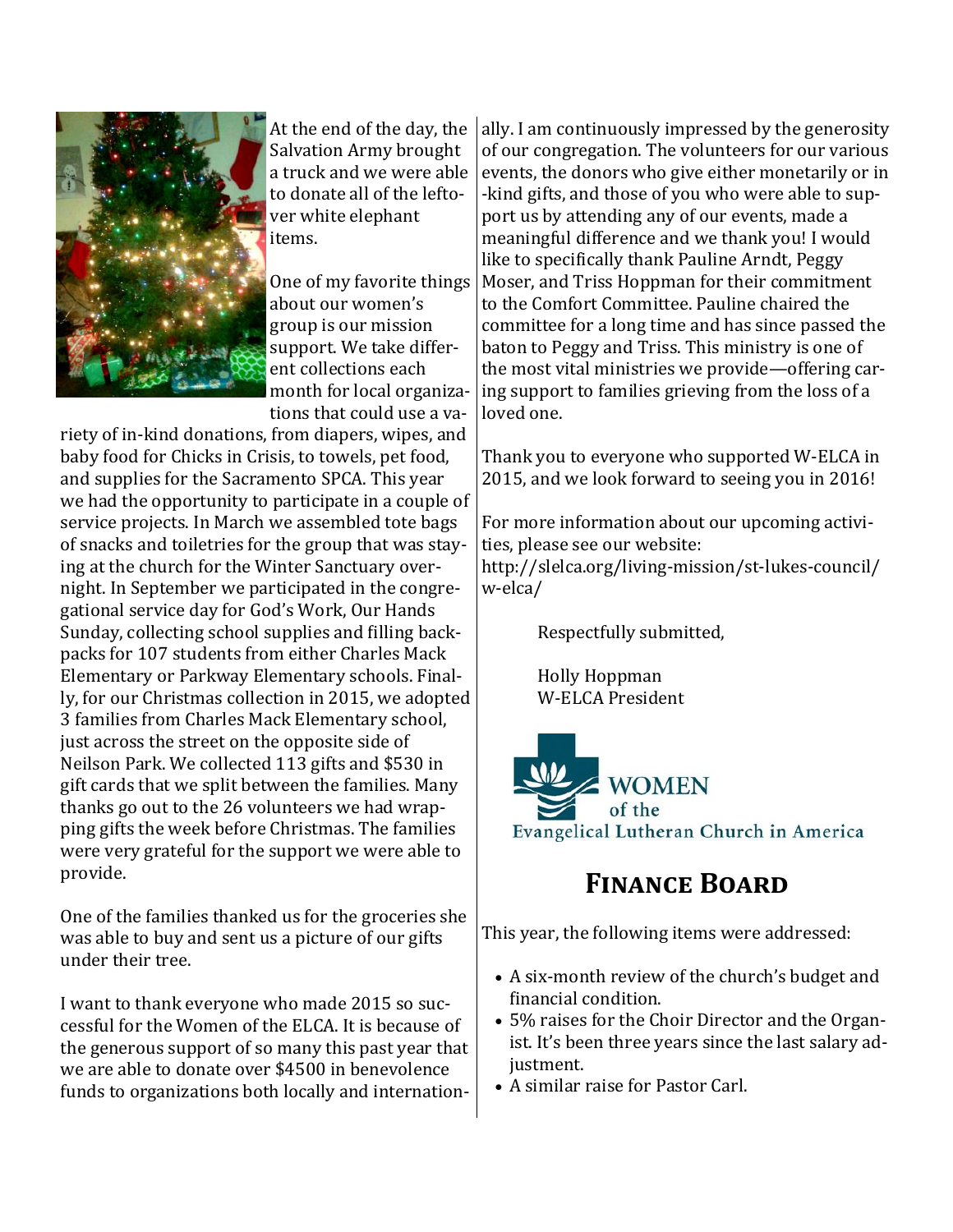The \$740 budget shortfall from the 90th Anniversary Celebration.

The Finance Board made the following recommendations:

- Approve a 5% salary increase for both the Choir Director and the Organist.
- Approve a housing allowance increase (based on 5% of current salary) for Pastor Carl.
- Approve the transfer of \$216.50 Unassigned Memorial funds and the difference from the Reserve Account to offset the \$740 deficit for the 90th Anniversary Celebration.
- Various recommendations to Church Council pertaining to the 2016 Budget.

David Saxby Finance Board Chair

### **Community Concerns**

The Community Concerns Board started our year with Winter Sanctuary on March 22. We hosted 89 homeless persons, providing a wonderful hot dinner, a bagged lunch, and a tote bag filled with hygiene products and food snacks. The Sacramento Youth Band was on hand to add music to the night. As well as the music, we supplied a few movies too. We want to thank W-ELCA for supplying the dinner, SLY for supplying the bagged lunches, and the congregation for gathering all the hygiene and food items. It was a great success.

In September, with the help of the congregation, we were able to fill 107 backpacks with much-needed school supplies. We also had items such as bulk paper, pens, pencils, Kleenex, and hand sanitizer for the teachers and staff. All items were divided between Parkway Elementary and Charles Mack Elementary schools.

All year long, the Children's Clothing Place was open to supply clothing to those in need from size newborn to 5 toddler. All clothing has been donat-

ed, washed, and separated. We also have items such as car seats, high chairs, toys, and walkers available. We have had a limited supply of diapers but we have had them available also. We would like to see this important project used by more people. At this time we have more givers than receivers. We will make it a priority in 2016 to see that there is more publicity so more know about this service. Thank you to all those that donated clothes and to those that kept the clothes in order.

> Al Moser Community Concerns Board Chairperson



**February 14**

Al and Peggy Moser for all those we love

Thelma Williams and John Johnsen in memory of our mother

#### **February 21**

Karen Linfor in memory of Jerry's life

#### **February 28**

Bob Behr for Megan's 7th birthday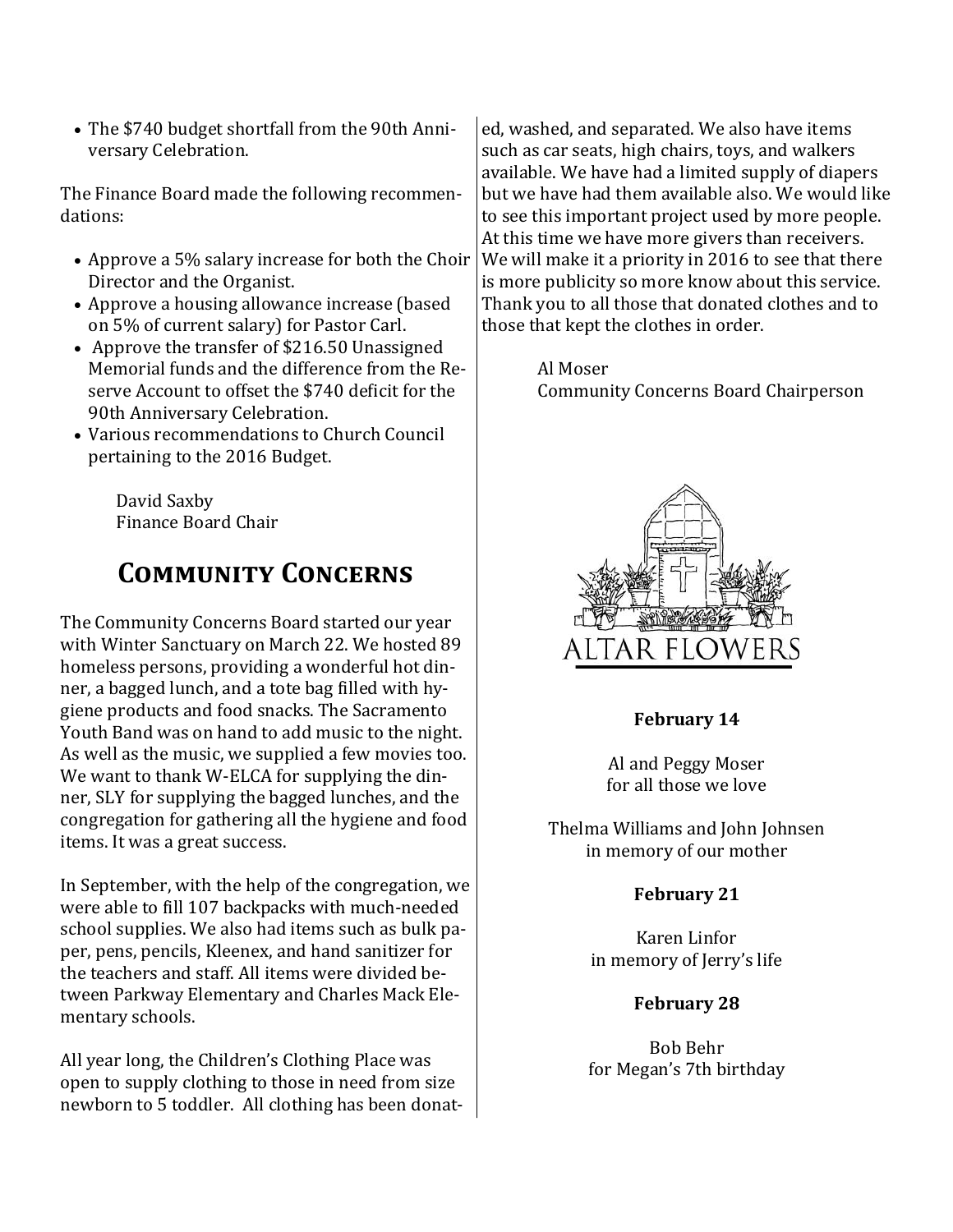

Diane McDonald February 1 Daniel Connell February 3 LaRayna Osako-Cain February 3 Daniel Encinas February 7 Jesse Iniguez February 7 John Mansfield February 7 Steven Mihanovich February 8 Landon Cooper February 10 Holly Hoppman February 10 Brooklyn Moser February 10 Debbie Silverberg February 11 Kim Osako February 12 Ron Zoesch February 13 Ed Ireton February 15 MaryAnn Janes February 16 Eric Linblade February 17 Andrew Encinas February 18 Katy Etchison February 19 Ron Webb February 22 Lajuan Andrews February 24 Megan Thomas February 27 Cheryl Franklin February 28



### **Financial Secretary Report**

#### **December 2015**

| <b>Offerings (General Fund Only)</b> |            |                     |      |  |
|--------------------------------------|------------|---------------------|------|--|
|                                      | This Month | <b>Year to Date</b> |      |  |
| <b>Total Offering</b>                | \$26,913   | \$218,976           |      |  |
| <b>Compared to</b><br><b>Budget</b>  | \$1,968    | \$5,771             |      |  |
|                                      | 8.0%       | 3.0%                |      |  |
| <b>Compared to</b>                   | \$5,776    | \$7,476<br>4.00%    |      |  |
| 2014                                 | 27.0%      |                     |      |  |
| <b>Contributors</b>                  |            |                     |      |  |
| 2015                                 | 99         | 91                  | avg. |  |
| (Current Year)                       |            |                     |      |  |
| 2014                                 | 90         | 89                  | avg. |  |
| (Last Year)                          |            |                     |      |  |
| <b>Other Special Gifts</b>           |            |                     |      |  |
| <b>Sunday School</b>                 |            | \$14.85             |      |  |
| Flowers                              |            | \$510               |      |  |

*Note: Positive values (no +/- sign) means above; negative values means below.*

> Ron Webb Financial Secretary

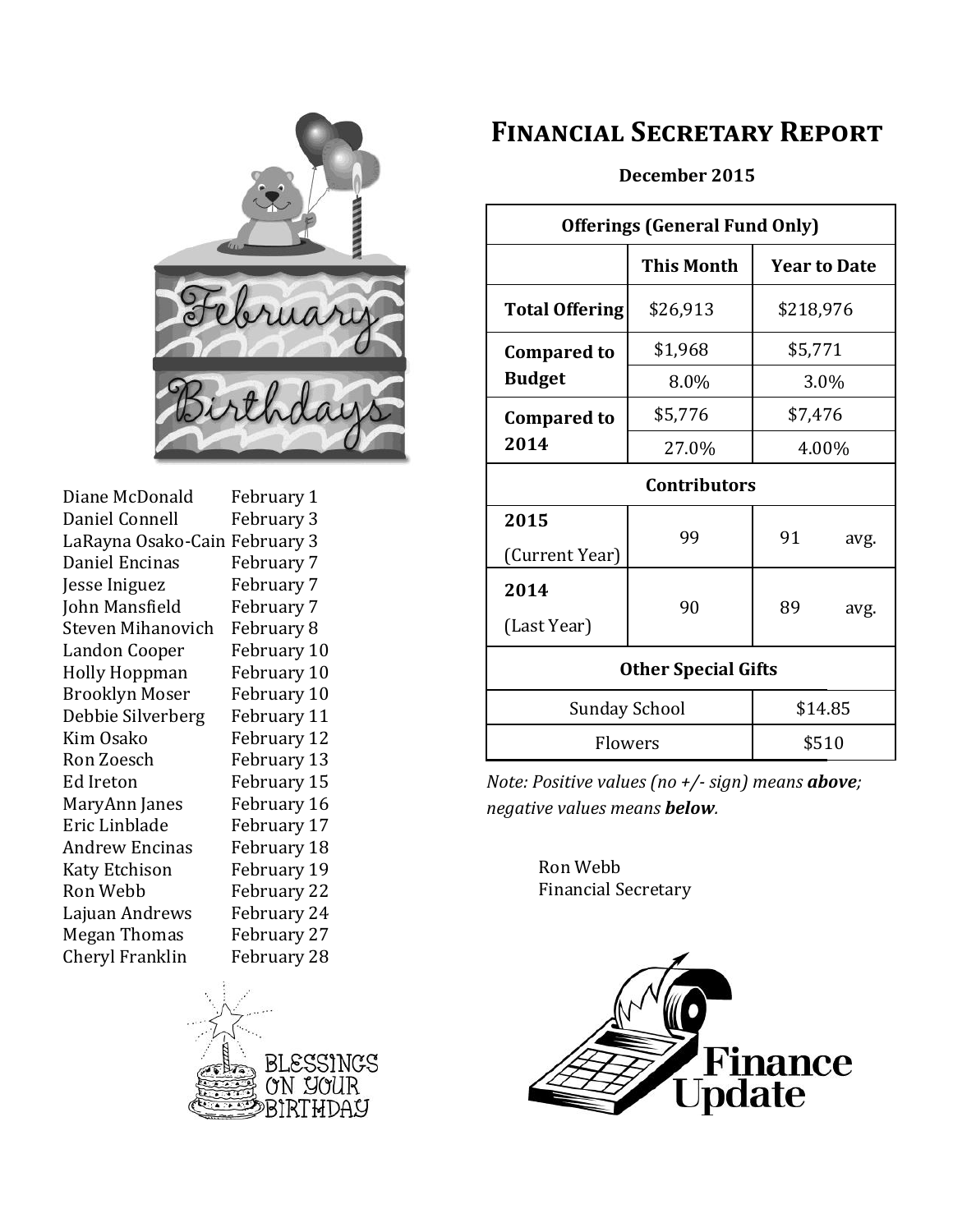# **Worship Assistants**

|                    | <b>Acolytes</b>                          |                    | Readers 8:15 a.m.                    |  |
|--------------------|------------------------------------------|--------------------|--------------------------------------|--|
| Feb. 7             | Daniel Encinas                           | Feb. 7             | Christiana Wilson                    |  |
| Feb. 14            | Isabella Basquez, Elizabeth Wilson       | Feb. 14            | <b>Kelly Boyer</b>                   |  |
| Feb. 21<br>Feb. 28 | Amber Mansfield, Angie Martinez          | Feb. 21<br>Feb. 28 | Kathryn Felgenhauer<br>Eric Linblade |  |
|                    | Morgan Furry, Lucy Orcutt                |                    |                                      |  |
|                    | <b>Altar Care</b>                        |                    | Readers 10:30 a.m.                   |  |
| 8:15 a.m.          | Cheryl Franklin                          | Feb. 7             | Pat Webb                             |  |
|                    |                                          | Feb. 14            | <b>Bob Behr</b>                      |  |
|                    | <b>Communion Servers</b>                 | Feb. 21            | Larry Dockter                        |  |
| Feb. 7             | Daniel Encinas, Peggy Moser, Bob<br>Behr | Feb. 28            | <b>Tracy Etchison</b>                |  |
| Feb. 10            | Janette Payne, Al Moser, Betty           |                    | <b>Lent Readers</b>                  |  |
|                    | Englund                                  | Feb. 10            | Ron Webb                             |  |
| Feb. 21            | Howard Triebwasser, Kelly Boyer,         | Feb. 17            | Linda Birlew                         |  |
|                    | Mary F. Harris                           | Feb. 24            | <b>Betty Englund</b>                 |  |
|                    |                                          |                    |                                      |  |
|                    | <b>Counters</b>                          |                    | <b>Refreshments</b>                  |  |
| Feb. 7             | Don Schell, Bob Behr                     | Feb. 7             | Ofelia Ojeda, Carol Carney           |  |
| Feb. 14            | Nancy Minning, Connie Reule              | Feb. 14            | Joyce Jensen, Kelly Boyer            |  |
| Feb. 21            | Holly Hoppman, Marlene Kiser             | Feb. 21            | <b>Mack and Carole Vance</b>         |  |
| Feb. 28            | Carolyn Andrews, Jack Fenske             | Feb. 28            | Ken and Debi Lentsch                 |  |
|                    | Micki Fenske                             |                    |                                      |  |
|                    |                                          |                    | <b>Visitors' Gifts</b>               |  |
|                    | <b>Head Ushers</b>                       | Feb. 7             | Laura Sondrini                       |  |
| 8:15 a.m.          | Ron Franklin                             | Feb. 14            | Pat Webb                             |  |
|                    |                                          | Feb. 21            | Joyce Jensen                         |  |
|                    | <b>Prayer Leaders</b>                    | Feb. 28            | Carole Vance                         |  |
| Feb. 7             | <b>Faith Thomas</b>                      |                    |                                      |  |
| Feb. 10            | Laura Tice                               |                    | <b>Welcome Leaders</b>               |  |
| Feb. 14            | <b>Judy Saxby</b>                        | Feb. 7             | Mary Francis Harris                  |  |
| Feb. 21            | David Saxby                              | Feb. 14            | Ron Zoesch                           |  |
| Feb. 28            | Lauren Orcutt                            | Feb. 21            | Pat Webb                             |  |
|                    |                                          | Feb. 28            | <b>Chet Madison</b>                  |  |
|                    | <b>Psalm Leaders</b>                     |                    |                                      |  |
| Feb. 7             | <b>Angie Martinez</b>                    |                    | <b>Sunday School Teachers</b>        |  |
| Feb. 10            | Aiyana Tice                              | Feb. 7             | Lauren Orcutt, Christina Hisamoto    |  |
| Feb. 14            | Lucy Orcutt                              | Feb. 14            | Laura Tice, Samantha Basquez         |  |
| Feb. 21            | Aiyana Tice                              | Feb. 21            | Alison Thomas, Debi Lentsch          |  |
| Feb. 28            | Hannah Encinas                           | Feb. 28            | Laura Tice, Samantha Basquez         |  |